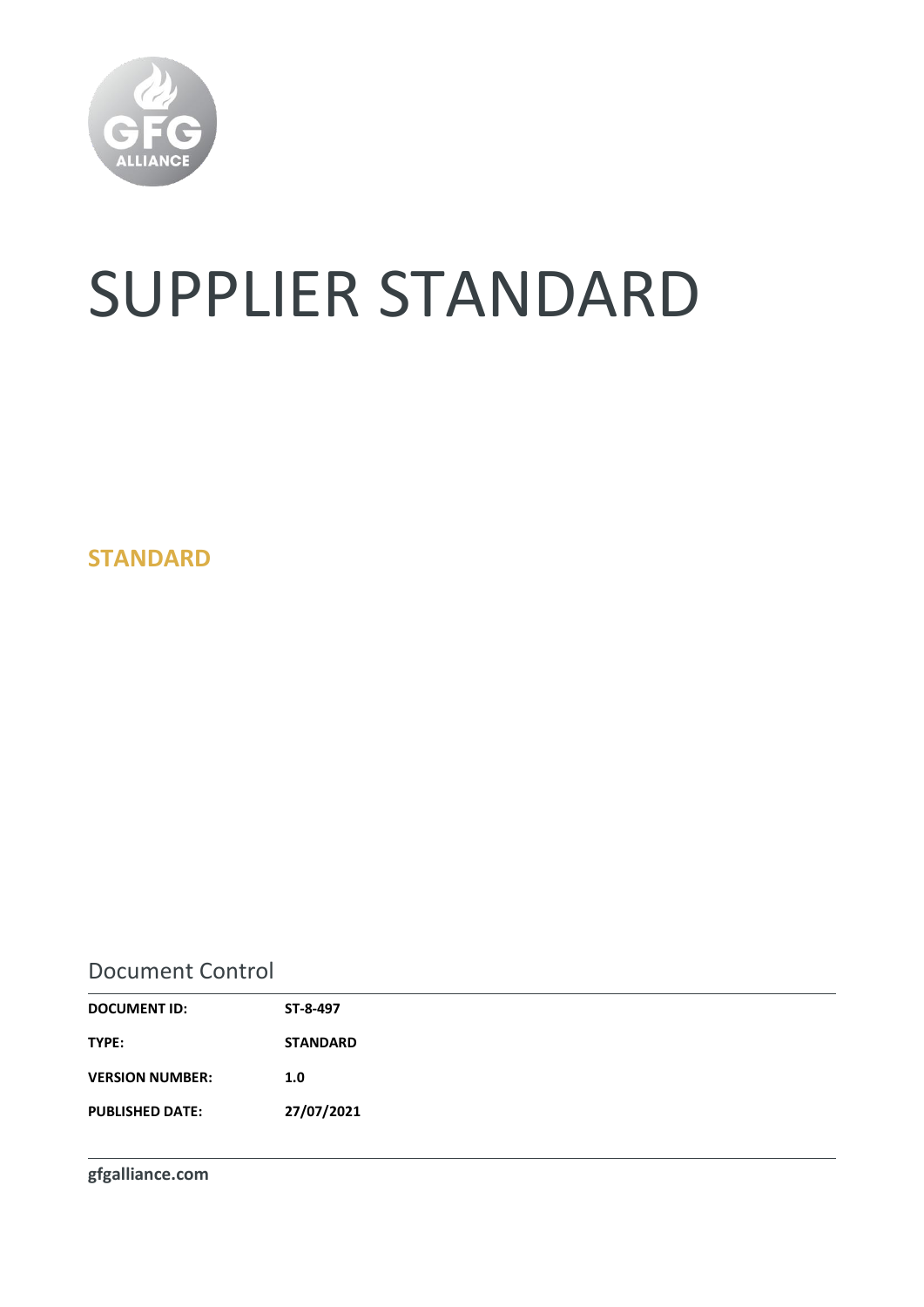### STANDARD

# **Contents**

| 1    | Introduction                                                      | 3 |
|------|-------------------------------------------------------------------|---|
| 1.1  | <b>Conducting Business</b>                                        | 3 |
| 1.2  | <b>Expectation of our Suppliers</b>                               | 3 |
| 1.3  | Who is a Supplier?                                                | 3 |
| 2    | Modern Slavery, Human Trafficking & Human Rights and Child Labour | 3 |
| 2.1  | Human Rights, Modern Slavery & Child Labour                       | 3 |
| 3    | <b>Health &amp; Safety</b>                                        | 4 |
| 3.1  | Safe Workplace                                                    | 4 |
| 3.2  | Discrimination, Harassment and Abuse                              | 4 |
| 3.3  | <b>Specific GFG Site Considerations</b>                           | 4 |
| 4    | <b>Ethical Practises and Professional Integrity</b>               | 5 |
| 4.1  | <b>Ethical Practices and Fraud &amp; Corruption</b>               | 5 |
| 5    | <b>Professional Integrity</b>                                     | 5 |
| 5.1  | Whistleblowing                                                    | 5 |
| 5.2  | Confidentiality & Intellectual Property                           | 5 |
| 5.3  | Conflicts of Interest                                             | 5 |
| 5.4  | Gifts and payments to officials                                   | 5 |
| 6    | <b>Publicity &amp; Advertising</b>                                | 6 |
| 7    | Privacy                                                           | 6 |
| 8    | <b>Corporate Social Responsibility</b>                            | 6 |
| 8.1  | Social & Community                                                | 6 |
| 8.2  | Diversity & Inclusion                                             | 6 |
| 8.3  | Environment                                                       | 7 |
| 9    | Compliance                                                        | 7 |
| 10   | <b>Application</b>                                                | 7 |
| 10.1 | Supplier Standard part of Agreement                               | 7 |
| 10.2 | <b>Supplier Self Assessments</b>                                  | 8 |
| 11   | Notification if unable to comply                                  | 8 |

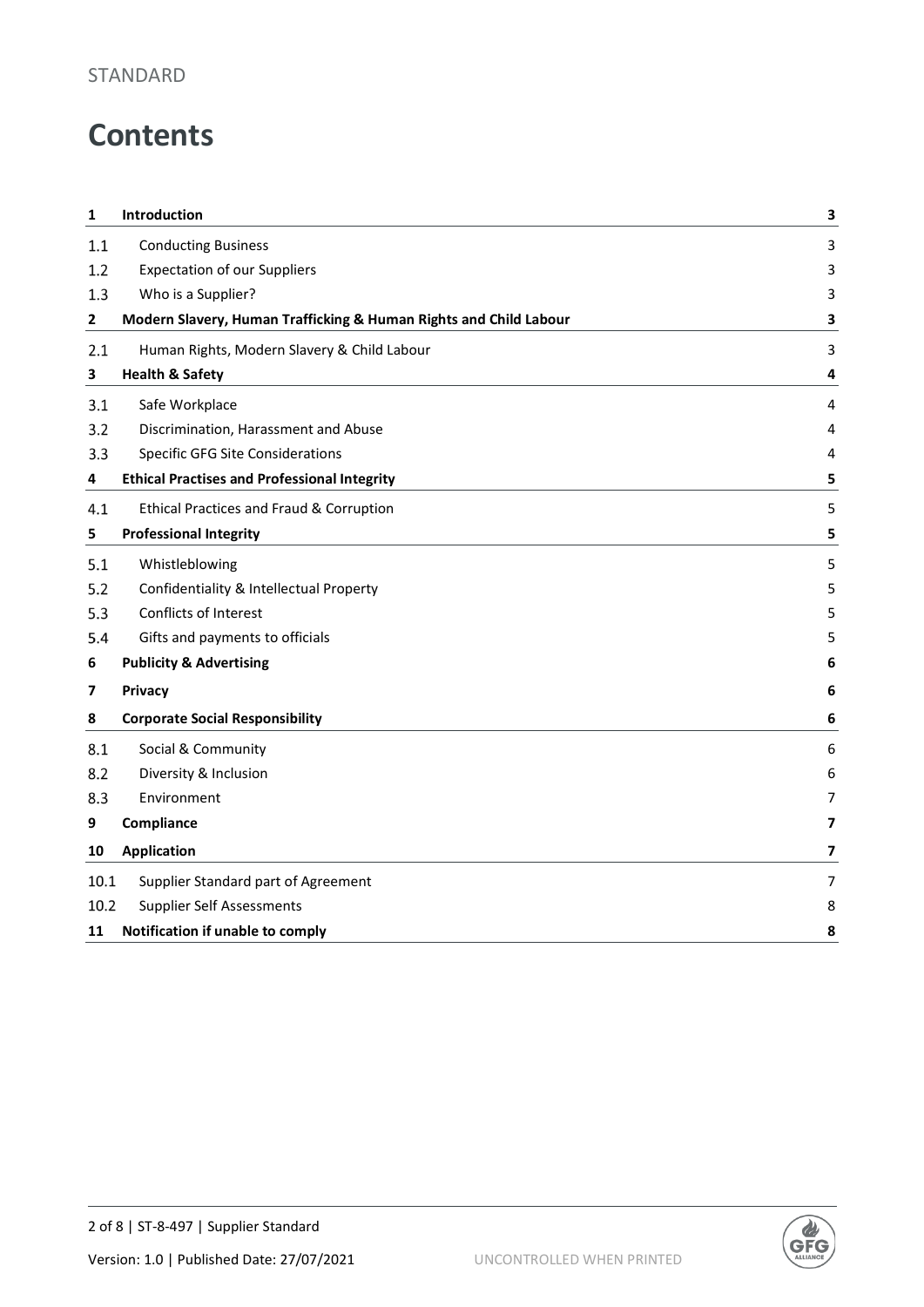### **1 Introduction**

#### $1.1$ Conducting Business

GFG Alliance Australia aims to conduct business in a safe, responsible and equitable manner, in compliance with all applicable laws, regulations and internationally recognised standards and consistent with GFG Alliance Australia's corporate values. We seek to engage in business with suppliers who share these values and adhere to the minimum requirements outlined in this Supplier Standard. We expect all suppliers to comply with reasonable Australian community standards of ethics and business practices.

#### Expectation of our Suppliers  $1.2$

We trust that our suppliers share and will work with us to promote our shared commitment to ethical, safe and socially responsible practices and behaviours. We expect our suppliers to ensure that their employees and other group entities are aware of, and comply with, this Supplier Standard. We expect our suppliers (you) to also communicate this Supplier Standard to your subcontractors, agents and other parties who are engaged by you so that they are aware of, understand and comply with, this Supplier Standard when you or they are providing goods or services to, or on behalf of, GFG Alliance Australia.

#### $1.3$ Who is a Supplier?

In this Supplier Standard, references to the 'supplier' are intended to refer to the supplier, the supplier's other group entities, officers, employees, subcontractors, agents and other parties in their supply chain (as the context permits). This Supplier Standard also applies to anyone employed or engaged by a Supplier company and its subsidiaries, including employees (whether permanent, fixed-term or temporary), contractors, secondees, management staff, agents and directors "you". For questions relating to this Supplier Standard or our expectations of suppliers, please contact Procurement Centre of Excellence at procurement.coe@gfgalliance.com.

## **2 Modern Slavery, Human Trafficking & Human Rights and Child Labour**

#### Human Rights, Modern Slavery & Child Labour  $2.1$

We have zero tolerance of slavery and human trafficking. To ensure all those in our supply chain and contractors comply with our values we have put in place a number of human rights focused policies. Accordingly, our Suppliers:

- must not use any form of child, forced or involuntary labour and abide with all international standards and domestic regulations relating to the employment of children
- must comply with all relevant, local and national laws and regulations with regards to employment practices, benefits and anti-discrimination
- must have written workplace management policies and standards inclusive of equal opportunity, antidiscrimination and anti-harassment, bullying principles and employee grievance resolution
- must be able to evidence compliance with workplace management policies and standards outlined above.

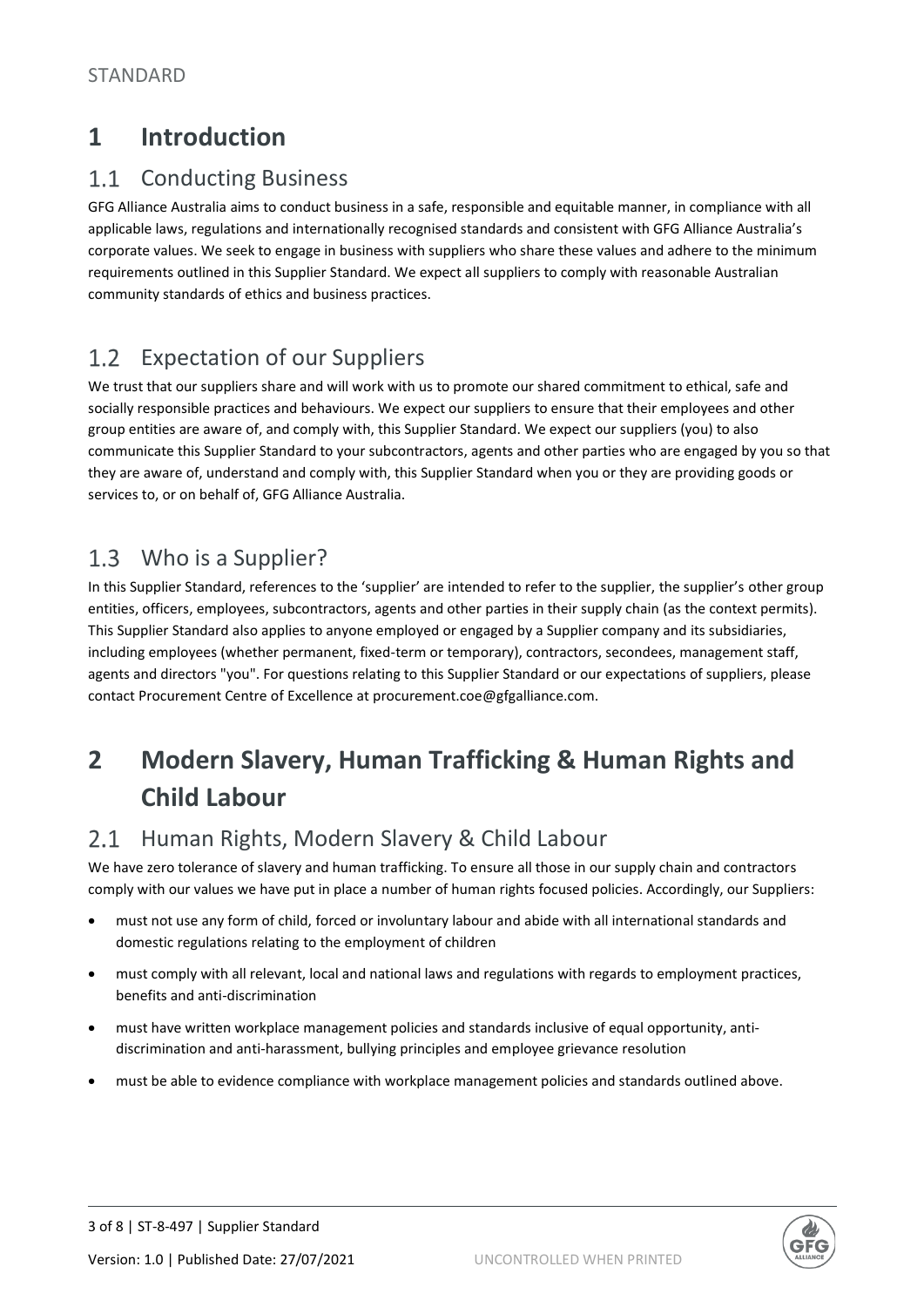### **3 Health & Safety**

#### $3.1$ Safe Workplace

We are committed to pursuing a high standard of health and safety throughout our operations and strive for continual improvement of health and safety. Accordingly, we expect our Suppliers must:

- maintain a safe workplace
- comply with all applicable health and safety laws
- implement continuous improvement and management systems to ensure compliance and effective controls
- adopt early intervention programs and rehabilitation to prevent injuries and illness
- comply with our reasonable health and safety requirements as set out in any applicable GFG Alliance Australia policies, standards and guidelines in place from time to time and including any additional requirements relating to health and safety incorporated into any contractual arrangements with suppliers
- provide all necessary supervision, training, instruction, equipment, resourcing and information to all its workers
- consult on issues that may affect health and safety as it relates to GFG Alliance Australia
- integrate health and safety into its planning, design, importing, manufacturing and supply
- review, monitor and evaluate health and safety its performance.

#### $3.2$ Discrimination, Harassment and Abuse

We expect our suppliers to act with dignity and respect toward their workforce by promptly taking action against inappropriate workplace behaviour. Our suppliers should not engage in or support discrimination on any unlawful ground, including due to gender (or gender identity or expression), physical, mental or intellectual abilities, race, ethnicity, age, sexual orientation, intersex status, relationship status, family or carer's responsibilities, pregnancy, socio-economic status, culture and identity, religious or political beliefs or professional background experience. Our suppliers should not use or tolerate threats, acts of violence, harassment or physical, mental, verbal or sexual abuse in its dealings.

#### Specific GFG Site Considerations  $3.3$

Each GFG Alliance site is different, with unique health and safety requirements to consider. Site-specific safety procedures have been established to reflect these inherent risks, to protect our employees and visitors to these sites. This means that qualification and approval to perform work on one site does not equate to approval to enter any GFG Alliance site. Your GFG Alliance Australia procurement representative or site contact is able to inform you of these requirements prior to commencing work or entering each site. In addition to site-specific standards or procedures there may also be certain GFG Alliance Australia business area standards and guidelines that may be provided to you.

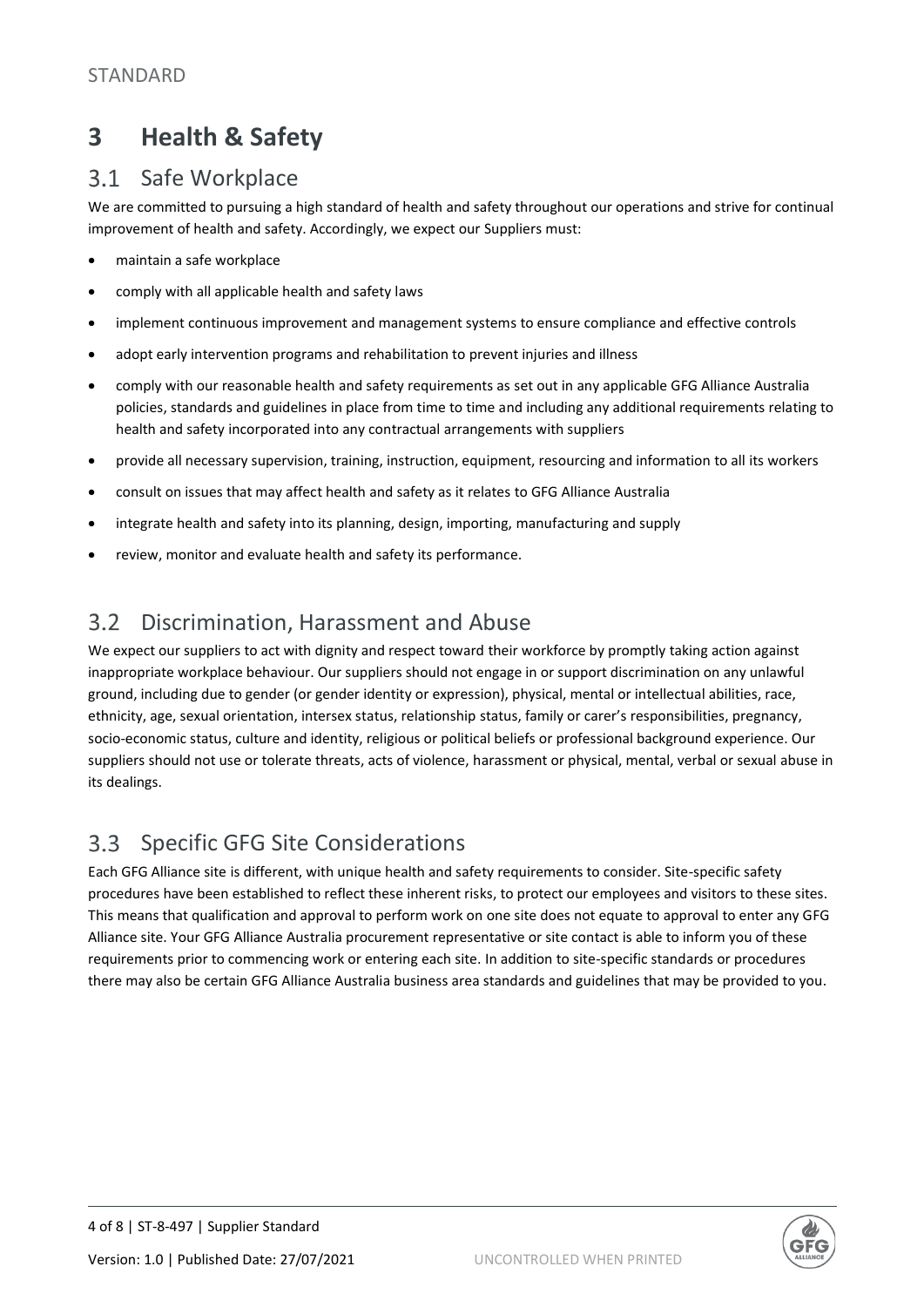### **4 Ethical Practises and Professional Integrity**

#### $4.1$ Ethical Practices and Fraud & Corruption

Suppliers must comply with all applicable laws and regulations regarding anti- bribery, corruption and prohibited business practices. Suppliers must conduct business in an ethical, equitable and professional manner. This means that suppliers must act ethically and responsibly in your approach to business decisions. In negotiating and administering contracts and other business relationships, you are expected to be fair and reasonable. You must not behave in any way that is, or might be construed as being harsh, oppressive, unconscionable, unethical, coercive or dishonest. Suppliers must disclose any part of their business operations that may not meet reasonable Australian community standards of ethics and business practices.

### **5 Professional Integrity**

#### Whistleblowing  $5.1$

In support of the human rights policy, our whistle-blowing policy allows (amongst other matters) potential breaches of human rights and modern slavery concerns to be escalated and handled in a confidential and sensitive manner.

#### $5.2$ Confidentiality & Intellectual Property

The GFG Alliance brand is a symbol of industrial revival, low-carbon solutions and powerful change, and represents our distinctive business model of transformation, innovation and growth. The flame (however incorporated), the symbol of the GFG Alliance, emphasises the shared direction and purpose of all our companies. As our businesses and brand evolve, it becomes increasingly important for us to uphold this brand value, which is pivotal to the longevity of our relationships with customers, employees and the broader environment in which we operate. Therefore, the consistent representation of our brand is paramount to the value our name brings to our businesses. We have developed the brand guidelines document to provide clear guidelines for Suppliers how to use the brand consistently, including colours, fonts, livery and correct use of any of our trademarked logos and style. In instances where you are required to reproduce our brand for the supply of goods to us, the elements of GFG Alliance's brand guidelines document must be adhered to.

#### $5.3$ Conflicts of Interest

If you have a conflict of interest, this must be declared to us prior to supplying, or, if you are a current supplier or contractor, as soon as the conflict of interest arises. A conflict of interest arises when a person or company is in a position which requires them to balance their own interests or the interests of others (such as another company friends or relatives) against the interests of our company. You must fully and promptly disclose to us any private or other business interests or other matters which may lead to potential or actual conflicts of interest.

#### $5.4$ Gifts and payments to officials

Our employees cannot accept gifts or hospitality that extend beyond common courtesies associated with ordinary and proper course of business, and in the interests of ethical supplier behaviour, such invitations should not be offered to our employees or our companies. Further nothing of value should be offered or paid to a foreign public official on our behalf to influence the award of business decisions or make business decisions in our favour. Our Anti-Bribery and Corruption Policy and Code of Conduct covers this in more detail.

Version: 1.0 | Published Date: 27/07/2021 UNCONTROLLED WHEN PRINTED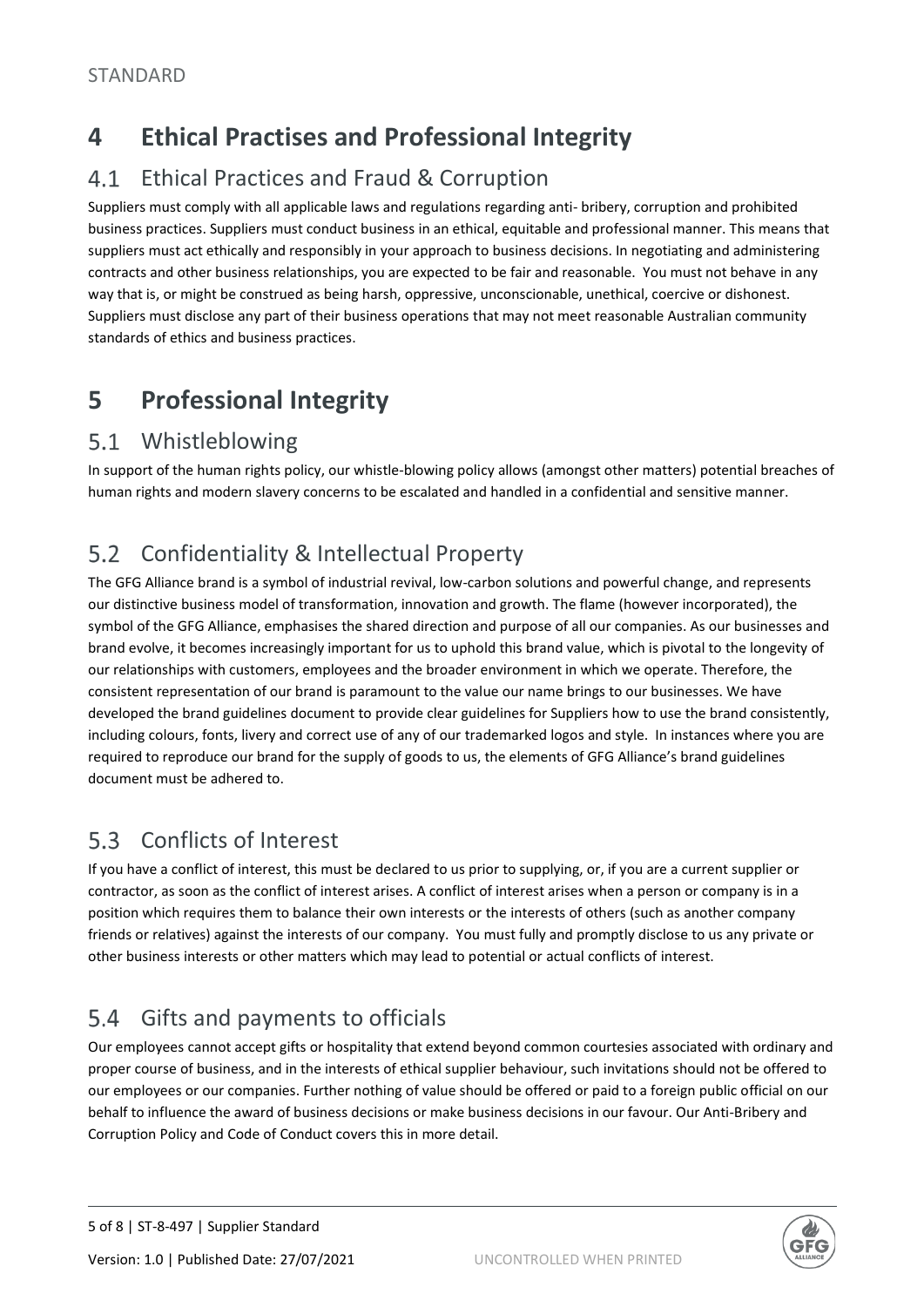### **6 Publicity & Advertising**

Our Suppliers must not (without prior consent from us in writing):

- use our name or logos in publicity or advertising
- use the suppliers' business relationships with us to imply any endorsement by GFG Alliance Australia of the suppliers' goods or services, or
- make any representation or statement for, or on behalf of, us.

### **7 Privacy**

Our suppliers should respect the privacy rights of their employees and all parties that they deal with, and protect all data that they store or access. This includes complying with applicable privacy laws and regulations, as well as our privacy and security policies.

### **8 Corporate Social Responsibility**

#### 8.1 Social & Community

In this world of limited resources, rising population and cycles of prosperity and recession, we need a new model for industry and a smarter way of using resources. We have a vision which sees a more sustainable and non-cyclical future for industry as a foundation for a stronger and more prosperous society. Our mission is to re-establish the pivotal position of metals manufacturing and engineering in the geographical markets where it operates through using local resources, sustainable energy, investment, technology and skills. Its strategy for delivery uses its extensive industrial, commodity and financial resources that work together to achieve an outcome that is larger than the sum of its parts. We consider the social and environmental impacts of procurement activities and prioritises and aims to:

- reflect our commitment to acting ethically and with integrity in all our business relationships
- consider the impacts of our procurement decisions on communities and we will strive to support community involvement through local employment and skills development.

#### 8.2 Diversity & Inclusion

Our suppliers should seek to adopt, where appropriate, practices which promote diversity and inclusion within their workforce and supply chain. Suppliers must promote an inclusive workplace free of discrimination, harassment, bullying and other unlawful behaviour on discriminatory grounds including gender, age, race, nationality or ethnic origin, disability, family responsibilities, marital status, medical or irrelevant criminal record, political views, pregnancy or potential pregnancy, religious beliefs or activity, sexuality or sexual orientation, trade union activity, physical appearance, social origin or carers' responsibilities.

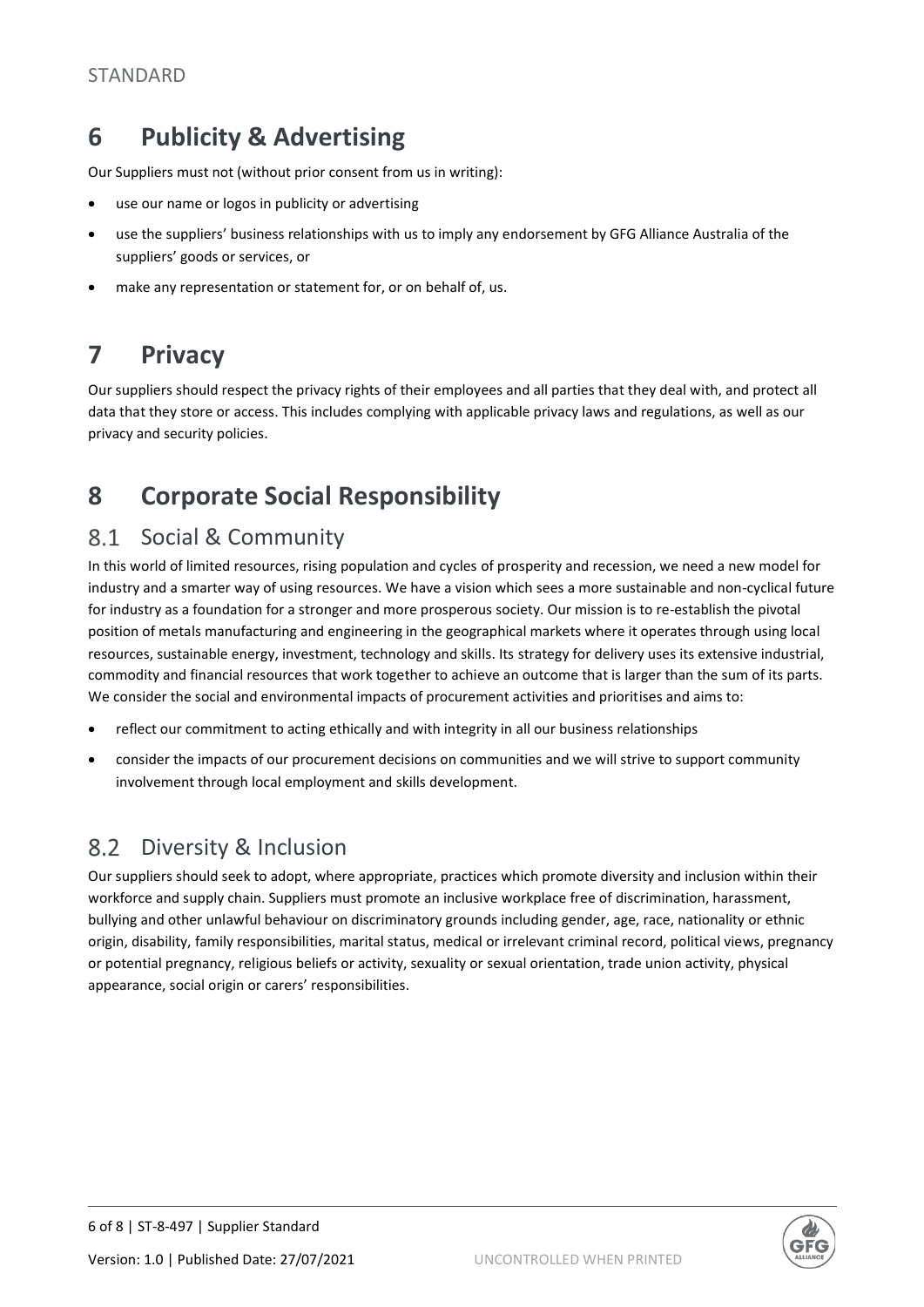#### $83$ Environment

We aim to reduce the direct environmental impact of our operations and that of the activities occurring along our supply chain. We will prefer suppliers who act responsibly in managing the environmental impacts of their business operations. At a minimum, suppliers are expected to:

- comply with all relevant local and national laws and regulations on environmental management and reporting
- implement and maintain a written environmental policy
- establish and maintain a data collection process aimed at tracking environmental performance over time and supporting environmental reporting and compliance with legislative requirements
- strive to reduce environmental harm by maximising the efficient use of natural resources, energy, water and raw materials and minimise pollution (inclusive of greenhouse gases pollution) and waste
- suppliers must comply with our environmental requirements
- promote the use of energy and water efficient products
- to continually improve their sustainability practices and environmental performance outcomes
- seek goods and services that have the least adverse impact on the environment and human health over their entire lifecycle
- consider strategies that minimise waste and where possible aim to avoid, reduce, reuse or recycle goods and/or service.

### **9 Compliance**

We will deal with suppliers who comply with applicable laws and regulations relating to your business conduct and operations, in particular those relating to modern slavery and chain of responsibility. We will review and may cease dealing with any supplier or contractor who is found to have acted unethically or illegally. You should be aware, accountable and responsible for all your actions and act in accordance with our policies, standards and procedures in a lawful, fair, transparent and ethical manner. You should also consider how you deal with any serious or sensitive concerns about wrongdoings or malpractice (whistleblowing) in your organisation. You must implement policies and practices aimed at identifying strategic and operational risks, vulnerabilities and your compliance obligations and should facilitate risk awareness, communication and mitigation within your business.

### **10 Application**

### 10.1 Supplier Standard part of Agreement

This Standard is incorporated into all our contracts or agreements with yours. To the extent that our contractual arrangements contain more detailed requirements in respect of any standards or procedures covered in this Standard, this Standard is intended to supplement (and not override) those contractual obligations. In some circumstances, we may require you to complete self-assessments and/or an annual declaration which confirms their compliance with this Standard or any of the applicable policies to your supply to us.